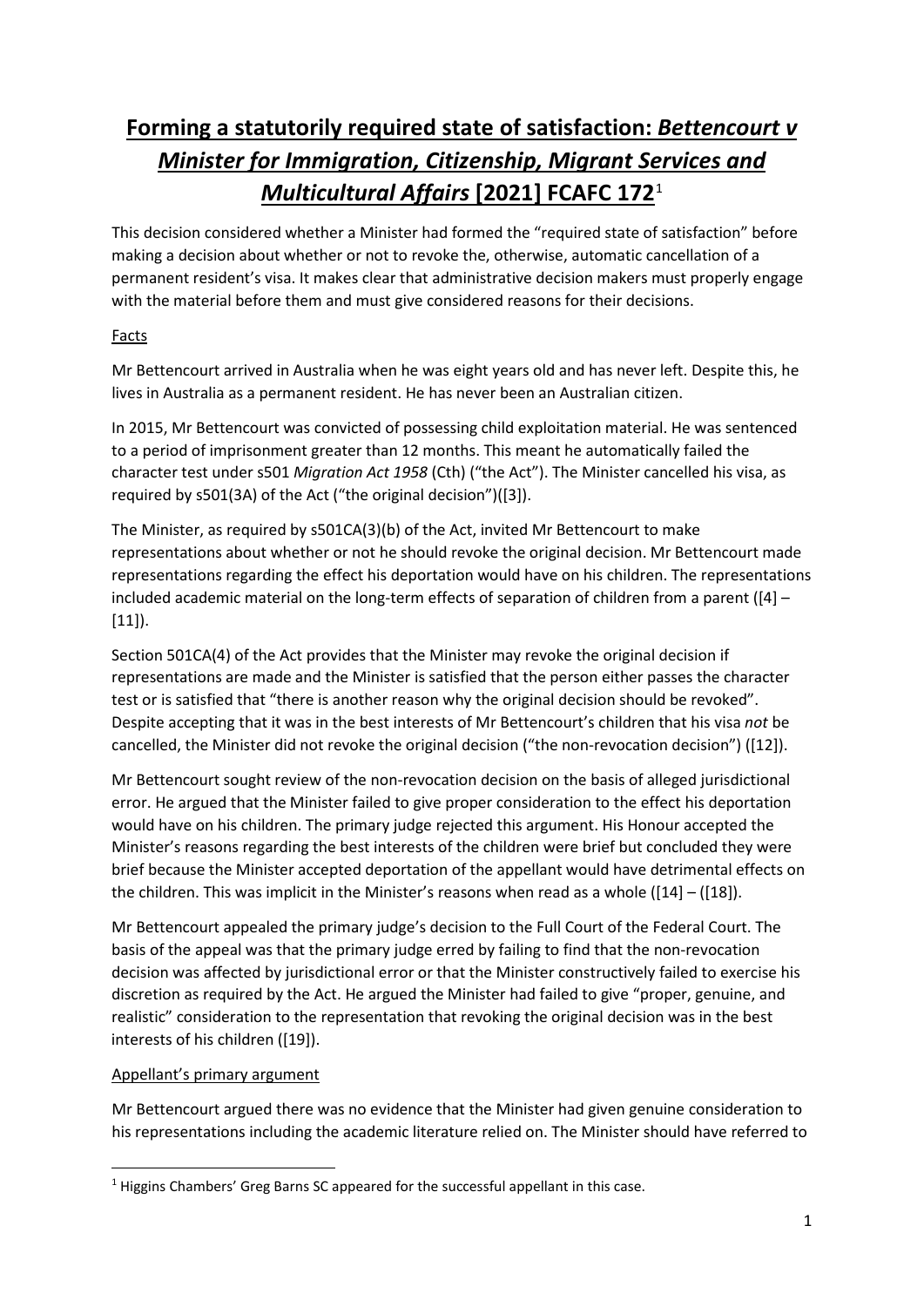Mr Bettencourt's representations regarding his children and the academic literature in his written reasons. These should have been material to his ultimate finding ([20]).

He also argued that the Minister did not properly engage with the representation concerning likely long-term harm to the children. The Minister did not consider the severity of the harm. The reasons indicated the Minister had no more than "generally acknowledged" the submission, without engaging with the gravity or consequences of the harm ([37]).

#### Respondent's primary argument

The Respondent argued that there was nothing in the reasons to suggest the Minister misunderstood Mr Bettencourt's representation regarding his children. The Court should not, readily, find that the Minister failed to consider the material when the material was in fact before him. It was not necessary for the Minister to outline the representation in more detail than he had. The primary judge was correct to conclude the Minister was cognisant of Mr Bettencourt's representation ([38]-[40]).

### Construction of s501CA(4)

The Court discussed the application of s501CA(4) and in particular how it must be read in the context of the preceding subsections of s501CA. Section 501CA outlines the steps the Minister must take when he has made the decision under s501(3A) to cancel a person's visa, including providing written reasons and requesting representations regarding the decision. The Court explained that, to reach the "required state of satisfaction" to decide whether to revoke the original decision to cancel a person's visa, the Minister must take into account the representations made by the person as a whole. Not every representation will be a relevant consideration that must be taken into account. However, the Minister will not have formed the state of satisfaction required to make the decision if he has not considered a "significant or substantial and clearly expressed claim" made in a representation. There must be "real and genuine consideration of each substantial or significant and clearly expressed claim" ([27]).

This final point was particularly significant in this matter. The Minister, as indicated in his reasons, had clearly considered the interests of Mr Bettencourt's children when making non-revocation decision. He accepted that the decision to cancel the visa was not in their best interests. However, the question in the appeal was not whether the Minister had ignored or disregarded this representation but whether he had properly and genuinely considered it.

#### Decision

The Court found that the Minister failed to "form the required state of satisfaction by reference to the material before him" when making the decision to not revoke the original decision to cancel Mr Bettencourt's visa ([42]). The Court provided six reasons for its conclusion:

- 1. There was no reference in the Minister's reasons to the terminology used in the representations which described the seriousness of the likely harm to the children ([43]);
- 2. There was no description of the quality of the likely harm ([44]);
- 3. The reasons focused on immediate distress to the children rather than long-term harm ([45]);
- 4. The Minister's conclusion that the best interests of the children would be best served by the revocation of the decision to cancel Mr Bettencourt's visa was not explained or evaluated in a way that demonstrated the Minister considered there was likely harm to the children should the decision not be revoked ([46]);